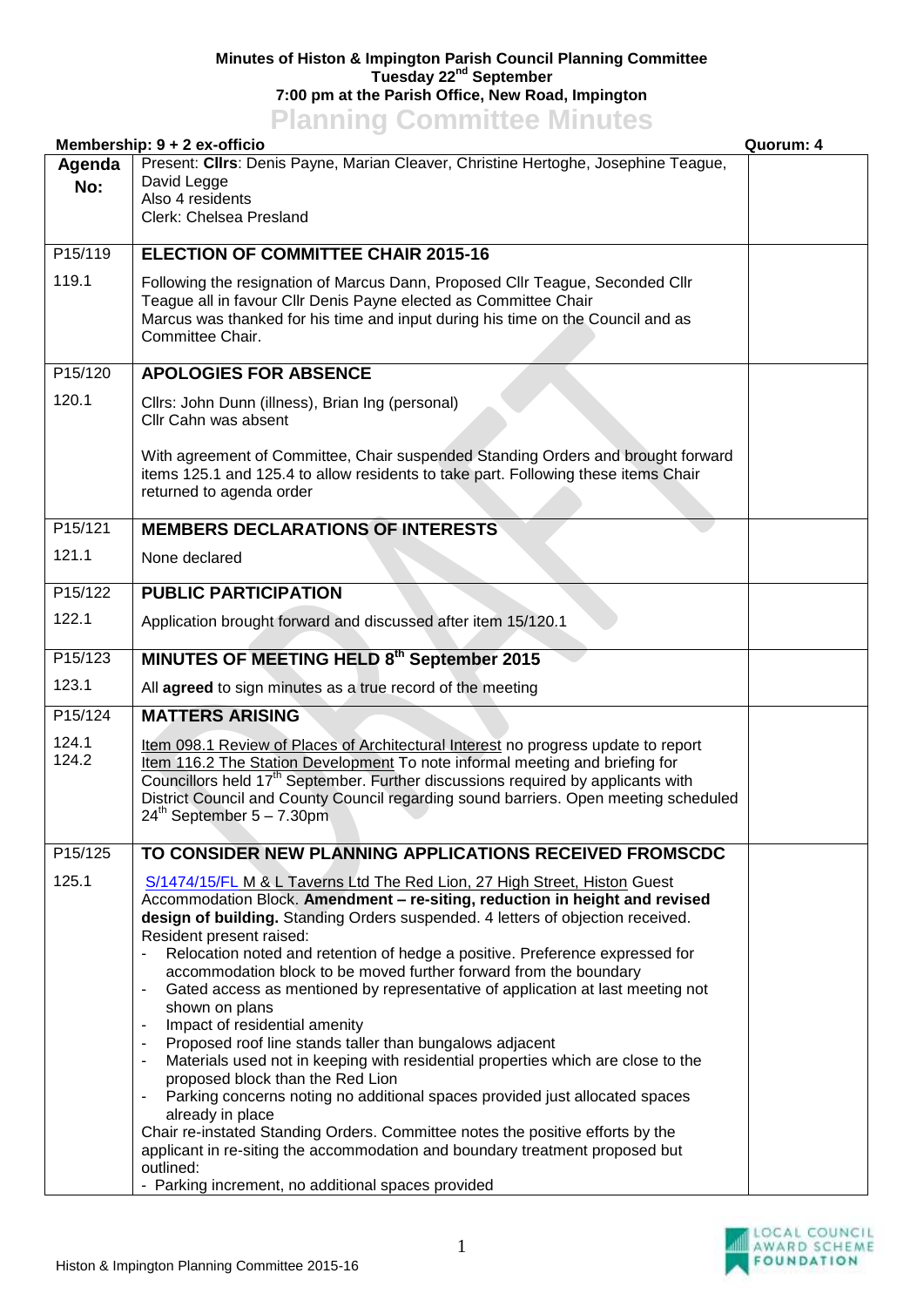|         | - Windows West elevation to be fixed and opaque<br>- Flood Risk Assessment and Design & Access Statement basic, no mention of<br>heritage or conservation<br>- Dimensions still not shown on plans, confirmation of amount of reduction to height<br>would have assisted discussion<br>- Materials although matching The Red Lion, noting the distance from the Public<br>House should match those of residential dwellings to lessen the impact<br>For these reasons, all agreed to make a recommendation of refusal<br>If SCDC are minded to make a recommendation of approval, the committee would like<br>to see conditions for a secured gated access to the accommodation block and<br>materials to be re-considered to lessen the impact of outlook from Harding Way and<br>Home Close, Histon<br>3 residents left the meeting |  |
|---------|---------------------------------------------------------------------------------------------------------------------------------------------------------------------------------------------------------------------------------------------------------------------------------------------------------------------------------------------------------------------------------------------------------------------------------------------------------------------------------------------------------------------------------------------------------------------------------------------------------------------------------------------------------------------------------------------------------------------------------------------------------------------------------------------------------------------------------------|--|
| 125.2   | S/2184/15/FL Mr Zak, 8a Pages Close, Histon Two storey rear extension and raising<br>roof by 200mm to create new first floor. Floor plans inspected. Agreed to make a<br>recommendation of no objection                                                                                                                                                                                                                                                                                                                                                                                                                                                                                                                                                                                                                               |  |
| 125.3   | S/2142/15/FL Mr N McGonigle, The Annexe, High Street, Histon Change of use of<br>annexe to form an independent dwelling. Separate application for infilling of boundary<br>wall also discussed as forms part of this application. All agreed to make a<br>recommendation of approval<br>S/2143/15/LB Mr N McGonigle, The Annexe, High Street, Histon Infilling of Boundary<br>Wall. Agreed to make a recommendation of approval                                                                                                                                                                                                                                                                                                                                                                                                       |  |
| 125.4   | S/2089/15/FL Mr & Mrs L Meadows, 25 Somerset Road, Histon Two storey rear and<br>side extension including alterations to existing loft. Amended scheme following<br>withdrawal of first application. Standing Orders suspended. Applicant presented<br>amendments and shared officers' advice. Standing Orders re-instated, all agreed to<br>make a recommendation of approval concerns previously raised have now been<br>addressed. Applicant left the meeting                                                                                                                                                                                                                                                                                                                                                                      |  |
| 125.5   | S/2307/15/FL Mr & Mrs Hunter, 81 Impington Lane, Impington Demolish existing single<br>storey conservatory and construction of two storey extension on same footprint. Other<br>internal and external alterations to rear part of house. All agreed to make a<br>recommendation of refusal loss of light amenity to 79 Impington Lane                                                                                                                                                                                                                                                                                                                                                                                                                                                                                                 |  |
| 125.6   | S/1768/15/FL Mrs Shashi Prentice, 24 Merton Road, Histon Single storey front<br>extension, single storey side extension, single storey and first floor rear extension.<br>Although side extension is now single storey, it was felt the proposal was<br>overdevelopment of the plot. Overshadowing from extension to neighbouring property<br>a concern. All agreed to make a recommendation of no objections requesting sun<br>and shade report to ensure no loss of light                                                                                                                                                                                                                                                                                                                                                           |  |
| 125.7   | Cambridge City Council 15/1670/REM Darwin Green One Cambridge Local centre<br>application for 121 residential units including library, community rooms, health centre<br>and retail units Comments by 5 <sup>th</sup> October. Clirs Cleaver and Payne attending<br>exhibition 23 September. Agreed to delegate response if appropriate to Cllrs Cleaver,<br>Payne and Committee Clerk following feedback from exhibition                                                                                                                                                                                                                                                                                                                                                                                                             |  |
| 125.8   | <b>Cambridge Northern Fringe East Area Action Plan</b> review of representations<br>submitted. Inaccuracies to be reported by 25 <sup>th</sup> September<br>Representation 30412<br>Representation 30413<br>Representation 30414<br>Representation 30415<br>Representation 30416<br>Representation reviewed, confirmation to be sent by Committee Clerk                                                                                                                                                                                                                                                                                                                                                                                                                                                                               |  |
| P15/126 | <b>To Accept Clerks Report</b>                                                                                                                                                                                                                                                                                                                                                                                                                                                                                                                                                                                                                                                                                                                                                                                                        |  |
| 126.1   | Written report provided to all (Appx 1). Accepted.                                                                                                                                                                                                                                                                                                                                                                                                                                                                                                                                                                                                                                                                                                                                                                                    |  |
| P15/127 | To Receive Up-Date on Northstowe                                                                                                                                                                                                                                                                                                                                                                                                                                                                                                                                                                                                                                                                                                                                                                                                      |  |